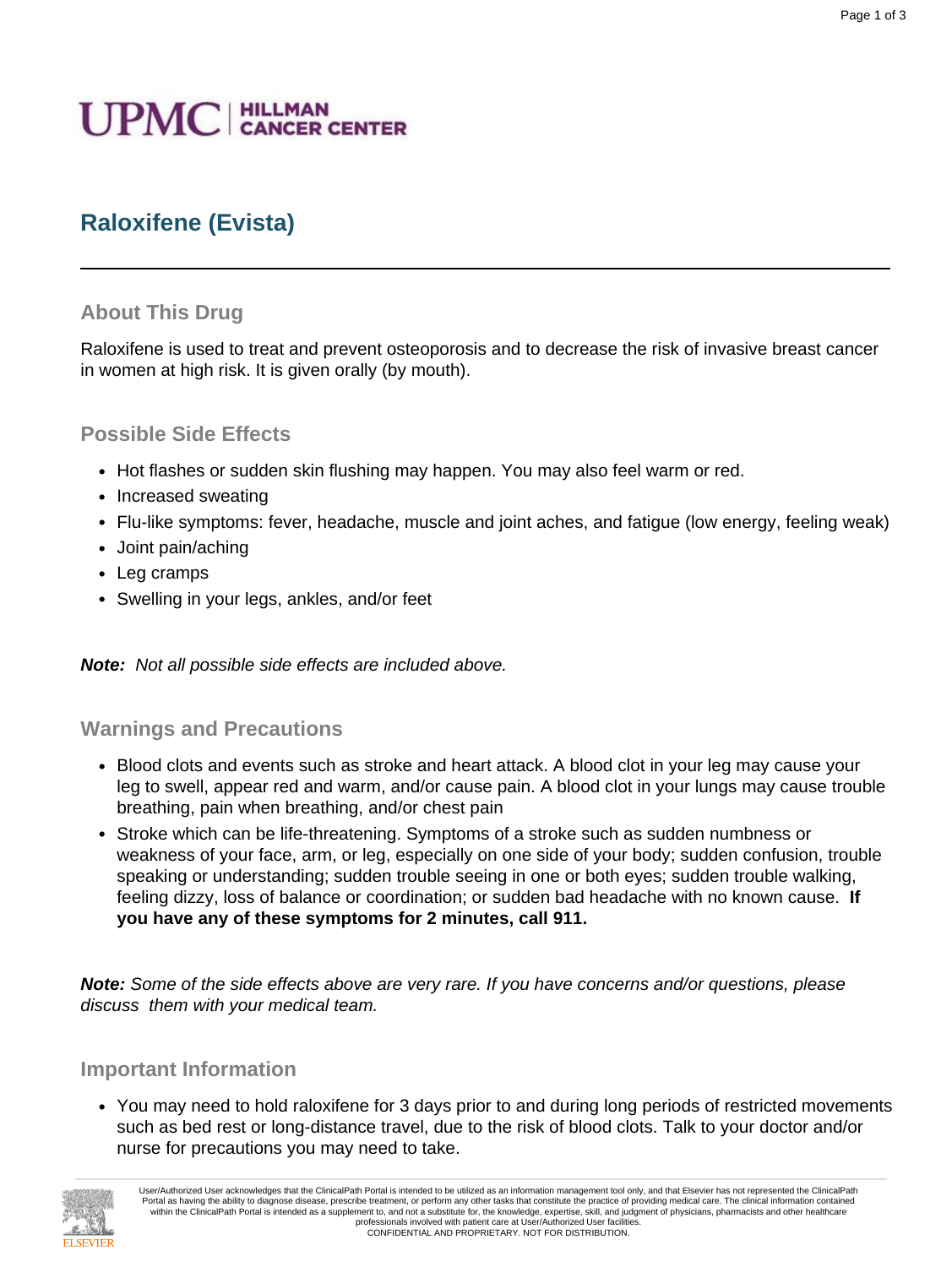• Calcium and vitamin D supplementation are sometimes recommended. Talk to your doctor and/or nurse for dietary instructions.

#### **How to Take Your Medication**

- Swallow the medicine whole with or without food daily.
- **Missed dose**: If you miss or vomit a dose, contact your physician. Do not take 2 doses at the same time and do not double up on the next dose.
- **Storage:** Store this medicine in the original container at room temperature. Discuss with your nurse or your doctor how to dispose of unused medicine.

#### **Treating Side Effects**

- Drink plenty of fluids (a minimum of eight glasses per day is recommended).
- Keeping your pain under control is important to your well-being. Please tell your doctor or nurse if you are experiencing pain.

#### **Food and Drug Interactions**

- There are no known interactions of raloxifene with food.
- Check with your doctor or pharmacist about all other prescription medicines and over-the-counter medicines and dietary supplements (vitamins, minerals, herbs and others) you are taking before starting this medicine as there are known drug interactions with raloxifene. Also, check with your doctor or pharmacist before starting any new prescription or over-the-counter medicines, or dietary supplements to make sure that there are no interactions.
- There are known interactions of raloxifene with blood thinning medicine such as warfarin. Ask your doctor what precautions you should take.
- Avoid the use of estrogen-containing products while taking raloxifene.

#### **When to Call the Doctor**

Call your doctor or nurse if you have any of these symptoms and/or any new or unusual symptoms:

- Fever of 100.4° F (38° C) or higher
- Chills
- Wheezing and/or trouble breathing
- Chest pain or symptoms of a heart attack. Most heart attacks involve pain in the center of the chest that lasts more than a few minutes. The pain may go away and come back. It can feel like pressure, squeezing, fullness, or pain. Sometimes pain is felt in one or both arms, the back, neck, jaw, or stomach. **If any of these symptoms last 2 minutes, call 911.**
- Symptoms of a stroke such as sudden numbness or weakness of your face, arm, or leg, mostly on one side of your body; sudden confusion, trouble speaking or understanding; sudden trouble seeing in one or both eyes; sudden trouble walking, feeling dizzy, loss of balance or coordination; or